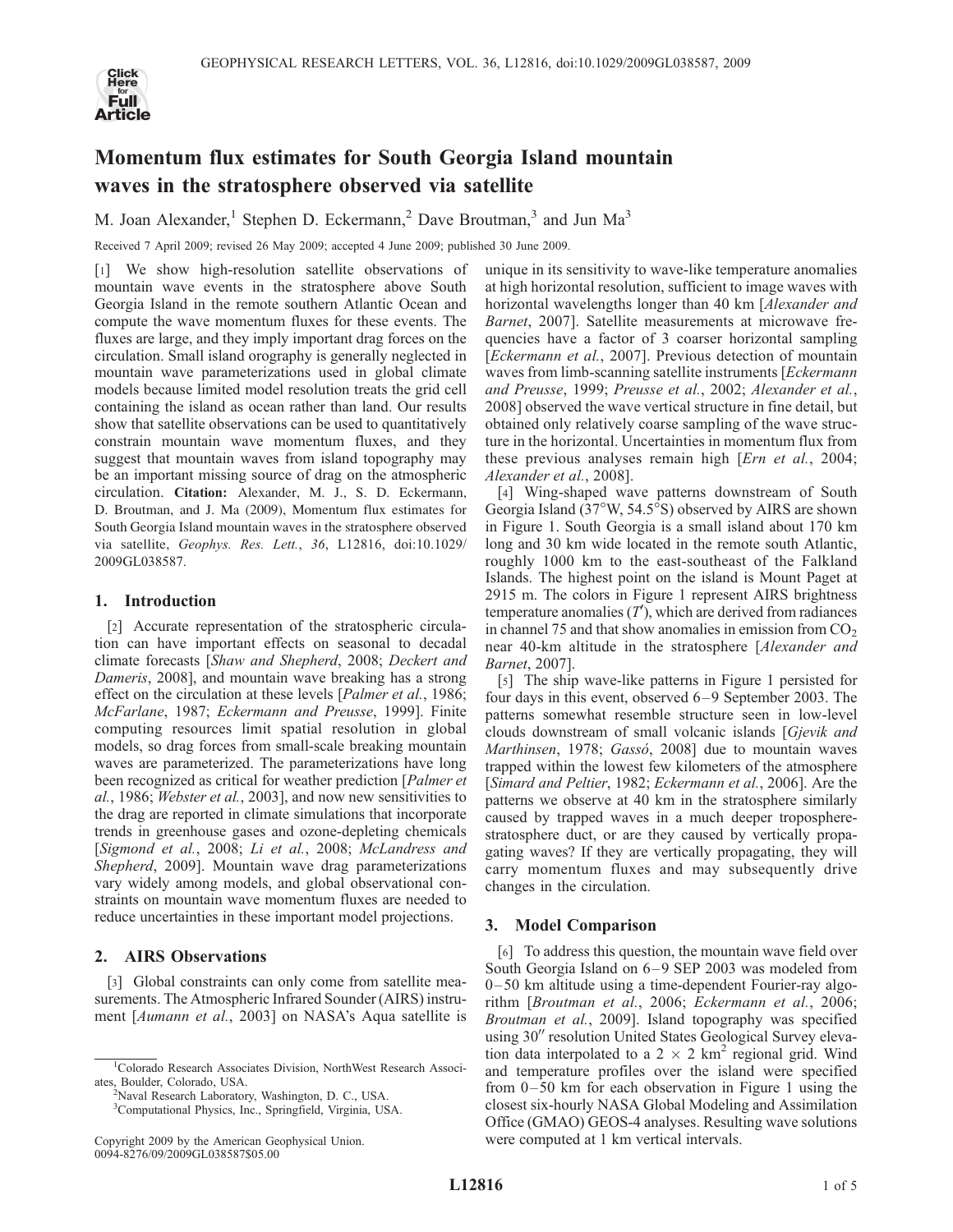| <b>Report Documentation Page</b>                                                                                                                                                                                                                                                                                                                                                                                                                                                                                                                                                                                                                                                                                                                                                                                                                                   |                             |                              |                                                   |                                                     | Form Approved<br>OMB No. 0704-0188                 |  |
|--------------------------------------------------------------------------------------------------------------------------------------------------------------------------------------------------------------------------------------------------------------------------------------------------------------------------------------------------------------------------------------------------------------------------------------------------------------------------------------------------------------------------------------------------------------------------------------------------------------------------------------------------------------------------------------------------------------------------------------------------------------------------------------------------------------------------------------------------------------------|-----------------------------|------------------------------|---------------------------------------------------|-----------------------------------------------------|----------------------------------------------------|--|
| Public reporting burden for the collection of information is estimated to average 1 hour per response, including the time for reviewing instructions, searching existing data sources, gathering and<br>maintaining the data needed, and completing and reviewing the collection of information. Send comments regarding this burden estimate or any other aspect of this collection of information,<br>including suggestions for reducing this burden, to Washington Headquarters Services, Directorate for Information Operations and Reports, 1215 Jefferson Davis Highway, Suite 1204, Arlington<br>VA 22202-4302. Respondents should be aware that notwithstanding any other provision of law, no person shall be subject to a penalty for failing to comply with a collection of information if it<br>does not display a currently valid OMB control number. |                             |                              |                                                   |                                                     |                                                    |  |
| 1. REPORT DATE<br><b>26 MAY 2009</b>                                                                                                                                                                                                                                                                                                                                                                                                                                                                                                                                                                                                                                                                                                                                                                                                                               | 2. REPORT TYPE              |                              |                                                   | <b>3. DATES COVERED</b><br>00-00-2009 to 00-00-2009 |                                                    |  |
| <b>4. TITLE AND SUBTITLE</b>                                                                                                                                                                                                                                                                                                                                                                                                                                                                                                                                                                                                                                                                                                                                                                                                                                       |                             |                              |                                                   | 5a. CONTRACT NUMBER                                 |                                                    |  |
| Momentum flux estimates for South Georgia Island mountain waves in                                                                                                                                                                                                                                                                                                                                                                                                                                                                                                                                                                                                                                                                                                                                                                                                 |                             |                              |                                                   |                                                     | <b>5b. GRANT NUMBER</b>                            |  |
| the stratosphere observed via satellite                                                                                                                                                                                                                                                                                                                                                                                                                                                                                                                                                                                                                                                                                                                                                                                                                            |                             |                              |                                                   | 5c. PROGRAM ELEMENT NUMBER                          |                                                    |  |
| 6. AUTHOR(S)                                                                                                                                                                                                                                                                                                                                                                                                                                                                                                                                                                                                                                                                                                                                                                                                                                                       |                             |                              |                                                   | 5d. PROJECT NUMBER                                  |                                                    |  |
|                                                                                                                                                                                                                                                                                                                                                                                                                                                                                                                                                                                                                                                                                                                                                                                                                                                                    |                             |                              |                                                   | <b>5e. TASK NUMBER</b>                              |                                                    |  |
|                                                                                                                                                                                                                                                                                                                                                                                                                                                                                                                                                                                                                                                                                                                                                                                                                                                                    |                             |                              |                                                   |                                                     | <b>5f. WORK UNIT NUMBER</b>                        |  |
| 7. PERFORMING ORGANIZATION NAME(S) AND ADDRESS(ES)<br><b>Naval Research Laboratory, E.O. Hulburt Center for Space</b><br>Research, Washington, DC, 20375                                                                                                                                                                                                                                                                                                                                                                                                                                                                                                                                                                                                                                                                                                           |                             |                              |                                                   |                                                     | 8. PERFORMING ORGANIZATION<br><b>REPORT NUMBER</b> |  |
| 9. SPONSORING/MONITORING AGENCY NAME(S) AND ADDRESS(ES)                                                                                                                                                                                                                                                                                                                                                                                                                                                                                                                                                                                                                                                                                                                                                                                                            |                             |                              |                                                   |                                                     | 10. SPONSOR/MONITOR'S ACRONYM(S)                   |  |
|                                                                                                                                                                                                                                                                                                                                                                                                                                                                                                                                                                                                                                                                                                                                                                                                                                                                    |                             |                              |                                                   |                                                     | <b>11. SPONSOR/MONITOR'S REPORT</b><br>NUMBER(S)   |  |
| 12. DISTRIBUTION/AVAILABILITY STATEMENT<br>Approved for public release; distribution unlimited                                                                                                                                                                                                                                                                                                                                                                                                                                                                                                                                                                                                                                                                                                                                                                     |                             |                              |                                                   |                                                     |                                                    |  |
| <b>13. SUPPLEMENTARY NOTES</b>                                                                                                                                                                                                                                                                                                                                                                                                                                                                                                                                                                                                                                                                                                                                                                                                                                     |                             |                              |                                                   |                                                     |                                                    |  |
| 14. ABSTRACT                                                                                                                                                                                                                                                                                                                                                                                                                                                                                                                                                                                                                                                                                                                                                                                                                                                       |                             |                              |                                                   |                                                     |                                                    |  |
| <b>15. SUBJECT TERMS</b>                                                                                                                                                                                                                                                                                                                                                                                                                                                                                                                                                                                                                                                                                                                                                                                                                                           |                             |                              |                                                   |                                                     |                                                    |  |
| 16. SECURITY CLASSIFICATION OF:                                                                                                                                                                                                                                                                                                                                                                                                                                                                                                                                                                                                                                                                                                                                                                                                                                    | 17. LIMITATION OF           | 18. NUMBER                   | 19a. NAME OF                                      |                                                     |                                                    |  |
| a. REPORT<br>unclassified                                                                                                                                                                                                                                                                                                                                                                                                                                                                                                                                                                                                                                                                                                                                                                                                                                          | b. ABSTRACT<br>unclassified | c. THIS PAGE<br>unclassified | <b>ABSTRACT</b><br>Same as<br><b>Report (SAR)</b> | OF PAGES<br>5                                       | <b>RESPONSIBLE PERSON</b>                          |  |

**Standard Form 298 (Rev. 8-98)**<br>Prescribed by ANSI Std Z39-18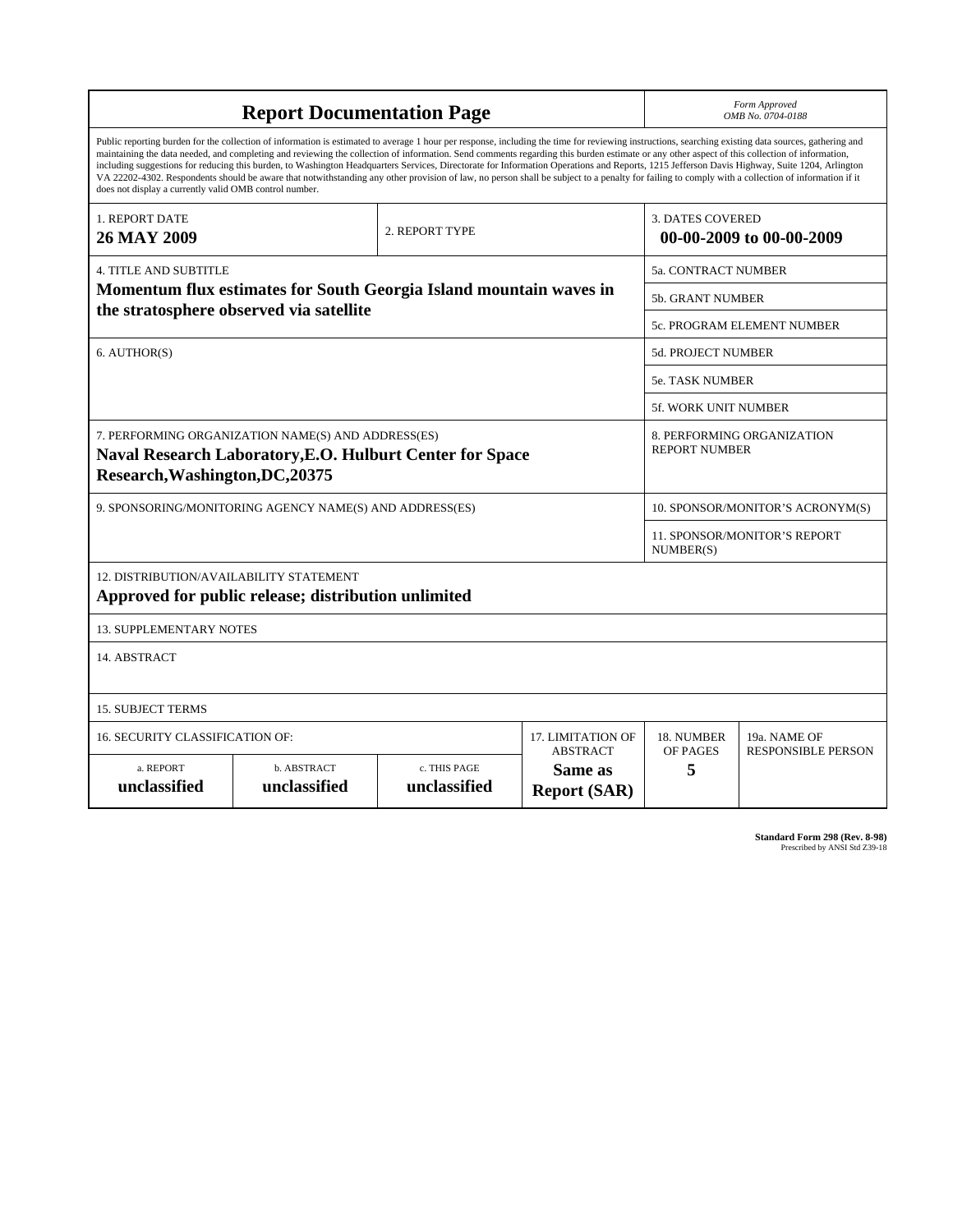

Figure 1. Brightness temperature anomalies  $T(K)$  derived from radiances measured in the AIRS 667.78 cm<sup>-1</sup> channel that peaks near 40-km altitude. Areas where anomalies are smaller than 3 times the measurement noise [Alexander and Barnet, 2007] appear white. Data in 2003: 6 SEP 0310 UT, 7 SEP 1720 UT, 8 SEP 0300 UT, 9 SEP 0340 UT. (The color scale is saturated at  $\pm 4.5$  K for presentation here, but the maximum and minimum values range from  $-8$  to  $+7$  K.)

[7] Throughout 6–9 SEP 2003, winds over South Georgia were  $\sim$  20 m s<sup>-1</sup> at the ground, typically directed northeastward to eastward. Strong persistent eastward shear yielded eastward tropospheric jets of  $40 - 60$  m s<sup>-1</sup> and stratopause jets in excess of 100 m s<sup>-1</sup> near 40-km altitude. In this environment the model continuously generated mountain waves that propagated rapidly into the upper stratosphere: An example for the 6 SEP 2003 case is plotted in Figure 2. A surface Froude number close to unity suggests the majority of the pressure drag across the island is expected to result in a mountain wave response, as implicitly assumed in the Fourier-ray method. The wave-induced temperature oscillations well reproduce the observed wing-shaped pattern in Figure 1. While the model is capable of simulating wave trapping, the waves in this wing-shaped structure are freely propagating in the vertical from the ground to 40 km. This is in sharp contrast to wing-shaped tropospheric cloud patterns observed downstream of islands, which are produced by



Figure 2. Mountain waves generated by the Fourier-ray model. Only horizontal wavelengths >40 km are shown to match the resolution of the observations. (left) Horizontal cross-section of sensible temperature perturbations  $T_a$  (K) at 40 km with the island at  $x = y = 0$ . (middle) Vertical cross-section of  $T_a$  (K) at  $y = -80$  km. (right) Magnitude of the momentum flux vector (mPa) computed from the covariance of horizontal  $(u', v')$  and vertical  $(w')$  wind perturbations  $\rho$ [ $\langle (u'w', \langle v'w' \rangle) |$  at 40-km altitude.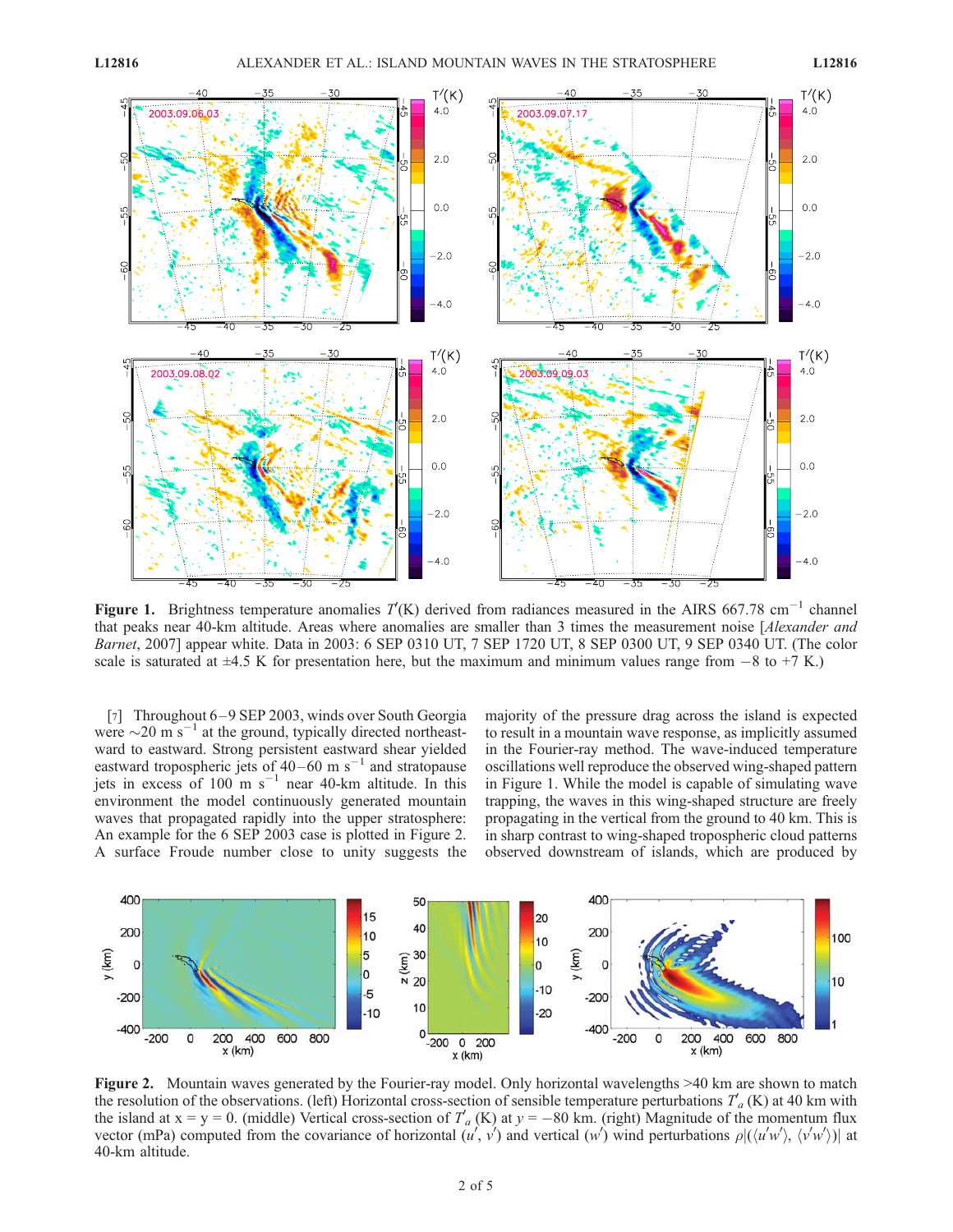

Figure 3. Wave parameters computed for the 6 SEP 2003 overpass plotted in Cartesian coordinates relative to the orbit track, along an angle  $154^\circ$  from north. North is down and to the right, and S. Georgia Island lies at  $(0,0)$ . Areas where amplitudes are smaller than 3 times the measurement noise appear white. From left to right:  $T'$ ,  $\lambda_H$ ,  $\lambda_Z$ , and the magnitude of the momentum flux.

trapped waves. This finding permits the use of linear theory for vertically propagating waves in the following analysis of the AIRS observations. The linear theory will allow us to convert satellite brightness temperature amplitudes to true temperature amplitudes for a quantitative comparison to the model result, and for computation of wave momentum flux directly from the observations.

#### 4. Momentum Fluxes

[8] To compute momentum flux from the AIRS brightness temperature anomalies, the full three dimensional structure of the wave must be determined [Ern et al., 2004]. Wavelet analysis allows calculation of the spatially resolved brightness temperature amplitude  $(T)$ , horizontal wavelength  $(\lambda_H)$ , and propagation direction of waves in the AIRS data [Alexander and Barnet, 2007]. We derive these properties using the S-transform [Stockwell et al., 1996], and results for the event observed on 6 SEP 0300 UT are shown in Figure 3. Propagation directions, visualized as vectors perpendicular to the lines of constant phase in Figure 1 can only be computed with  $180^\circ$  ambiguity, however the ambiguity is easily broken with knowledge of the background wind vector and the assumption that mountain waves propagate in the upstream direction against the wind. The flux vector directions therefore vary from northwestward north of the island to southwestward south of the island.

[9] Vertical wavelength is also required for the calculation of momentum flux. To estimate this from the AIRS horizontal cross-sections, we need linear theory and supplementary wind measurements, which we obtain from the GEOS-4 assimilation. The linear dispersion relation,

$$
\lambda_Z = 2\pi \left(\frac{N^2}{U^2} - k_H^2\right)^{-1/2},\tag{1}
$$

relates the vertical wavelength to buoyancy frequency  $(N)$ , horizontal wavenumber  $(k_H = 2\pi/\lambda_H)$ , and the component of horizontal wind in the direction of wave propagation  $(U)$ . The wave propagation direction and horizontal wavenumber are determined via the wavelet analysis of the AIRS image [Alexander and Barnet, 2007], and we derive U and N from GEOS-4 analyzed winds and temperatures. The vertical wavelengths computed via equation (1) are also shown in Figure 3.

[10] Brightness temperature anomalies  $T'$ , shown in Figures 1 and 3, were computed from AIRS radiance anomalies approximated as small perturbations via the Planck function [Alexander and Barnet, 2007]. The brightness temperature amplitudes  $(T)$  are attenuated relative to true atmospheric temperature amplitudes because of the deep weighting functions associated with the AIRS channel. Attenuation is strongest for short vertical wavelength waves and weaker for very long vertical wavelength waves. The attenuation factor  $A(\lambda_z)$  varies smoothly from 0 (complete attenuation) at short  $\lambda_Z$  to 1 (no attenuation) at extreme long  $\lambda_z$ . For this AIRS channel and for  $\lambda_z = 20 \pm 5$  km typical of these mountain waves,  $A(\lambda_Z) = 0.3 \pm 0.1$  [Hoffmann and *Alexander*, 2009]. The true temperature anomalies  $\hat{T}_a$  can then be computed as  $\hat{T}_a = \hat{T}/A(\lambda_z)$ . This gives true temperature amplitudes  $T_a$  of 17  $\pm$  4 K averaged over the central region of the wave field, in close agreement with the model result in Figure 2 at 40-km altitude.

[11] With the full three-dimensional structure of the wave event now characterized, we can compute the vector momentum flux at the 40-km altitude level via [Ern et al., 2004],

$$
(F_x, F_y) = \frac{1}{2} \rho \frac{(k, l)}{m} \left(\frac{g}{N}\right)^2 \left(\frac{\hat{T}_a}{T}\right)^2 \tag{2}
$$

where  $(k, l)$  is the horizontal wavenumber vector,  $m = 2\pi/\lambda_Z$ ,  $g =$  gravitational acceleration, and T,  $\rho$  are temperature and air density for the large-scale background atmosphere (excluding the waves), here defined by the GEOS-4 analysis.

[12] The absolute value of these fluxes  $|(F_x, F_y)|$  shown in Figure 3 reaches very large values  $\sim$ 1000 mPa in the localized region near the center of the wave pattern where the observed horizontal wavelengths are shortest. These fluxes are again very similar to the modelled fluxes shown in Figure 2. For reference, zonal-mean fluxes for small-scale gravity waves are estimated to be  $\sim$  1 – 10 mPa in the lower stratosphere [Ern et al., 2004; Alexander et al., 2008]. Note however that meaningful values of momentum flux should be averaged over the horizontal wavelength of the waves, while in Figure 3 we show the fully resolved fluxes at  $\sim$ 20-km resolution. Averaged over a typical global climate model grid scale of  $2.5^{\circ} \times 2.5^{\circ}$  downstream of the island gives an average momentum flux of  $210 \pm 20$  mPa, a value five times smaller than the maximum values, but still large compared to zonal means. The comparable average derived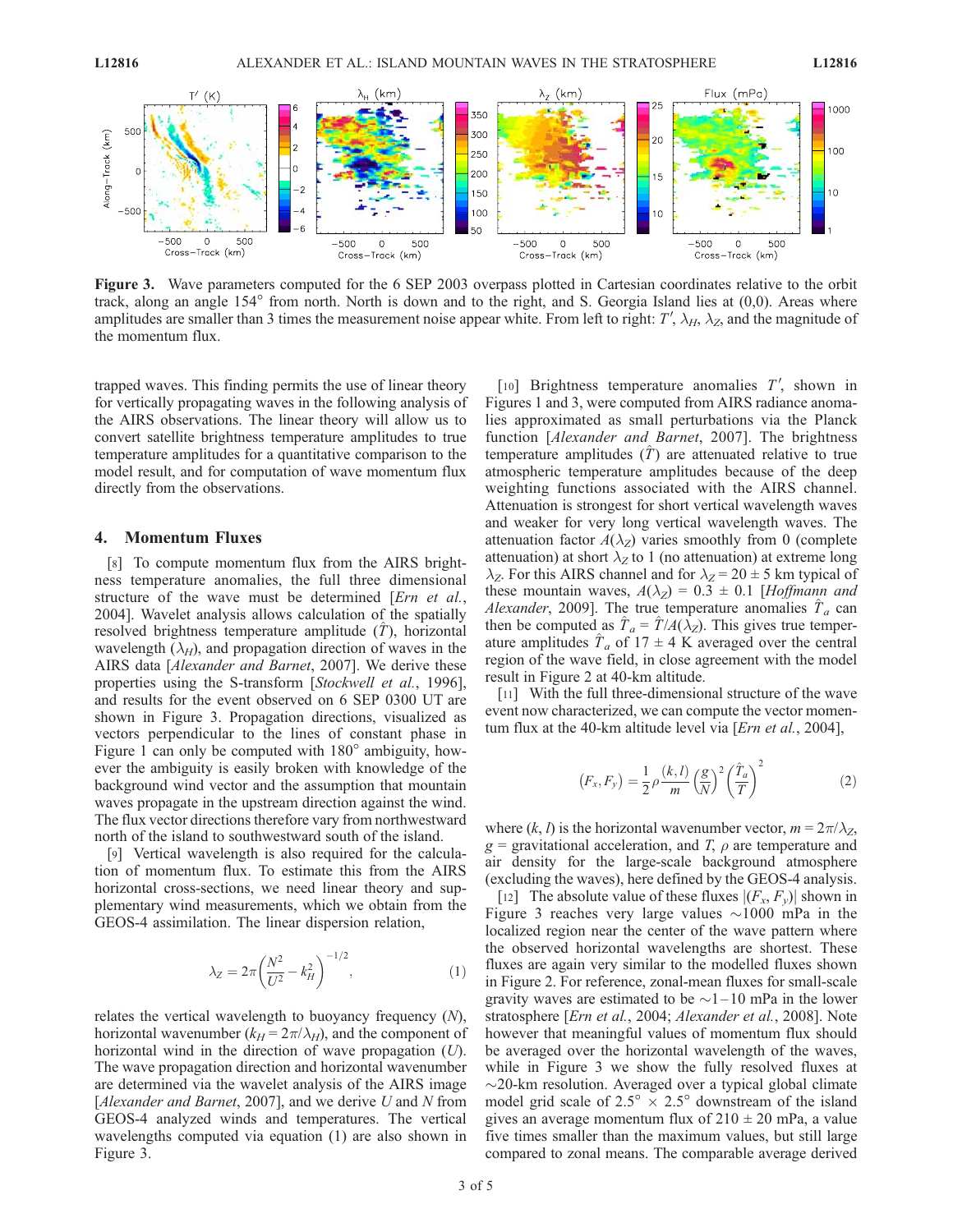Table 1. Momentum Fluxes Over South Georgia Island<sup>a</sup>

| Max (mPa) | $2.5^{\circ}$ Avg (mPa) |
|-----------|-------------------------|
| 1400      | 210                     |
| 640       | 80                      |
| 810       | 220                     |
| 240       | 70                      |
|           |                         |

<sup>a</sup>Local maximum (at 20-km resolution) and  $2.5^{\circ} \times 2.5^{\circ}$  averaged.

from the Fourier-ray model is 120 mPa. Table 1 lists the momentum fluxes estimated from the four events shown in Figure 1, both maximum fluxes, and  $2.5^{\circ} \times 2.5^{\circ}$  averaged fluxes. Errors estimated as standard deviations about the local means range  $\sim$ 10-20%.

### 5. Discussion and Conclusions

[13] The AIRS observations suggest these mountain waves may occur commonly above South Georgia Island. We examined additional AIRS measurements from July and August when the climatological zonal winds are strong and mountain waves can most easily propagate into the stratosphere for detection in AIRS data. Mountain waves appeared in 16% of the AIRS overpasses in July and 34% in August. The AIRS observations therefore suggest that mountain waves from South Georgia propagate to  $\sim$ 40-km altitude commonly in winter.

[14] Above 40 km, the strong eastward winds in the GEOS-4 analysis rapidly weaken to  $\sim 0-30$  m s<sup>-1</sup> at 60 km altitude in the local region above the island during 6 – 9 SEP 2003. These high-altitude shear reversals are believed to be driven by gravity wave drag. Fourier-ray mountain wave solutions extending up to 60 km diagnose convectively unstable waves above  $\sim$  50 km, which will lead to flux dissipation and wave drag. Assuming an arealand time-mean wave flux of 80 mPa (Table 1), if just 10% of this flux is uniformly dissipated between  $50 - 60$  km altitude, these mountain waves exert a localized drag on the flow of  $\sim$ 200 m s<sup>-1</sup> day<sup>-1</sup>, more than sufficient to drive the weakened circulation at these altitudes. Comparable surface stresses ( $\sim$ 50 – 100 mPa) occur over southern hemisphere orography in climate model parameterizations [Webster et al., 2003].

[15] From these observational estimates we conclude that South Georgia, and other mountainous small islands, are recurrent significant sources of mountain wave momentum flux and climatologically significant sources of drag on the circulation of the stratosphere and mesosphere. Existing mountain wave drag parameterizations are problematic for isolated islands like South Georgia. At low horizontal resolutions typical of climate models, land-sea masks will generally tag the large grid box encompassing South Georgia as an ocean point, so the island's mountain wave drag would be neither resolved nor parameterized by such a model. In much higher resolution models that can identify the South Georgia grid box as a land point, the mean subgrid-scale orographic variance used by the parameterization will still be very small due to the still large fraction of ocean around the island at the grid box edges, leading to substantial underestimation of the mountain wave flux from the island. Although global weather forecasting models are typically run at much higher horizontal resolution than climate forecast models, isolated

island topography could remain a missing or underestimated source of mountain wave momentum flux in global models far into the future.

[16] Coarse resolution global models rely on parameterized mountain wave drag to correct biases in the zonal mean wind and temperature structure at mid- to high-latitudes [Palmer et al., 1986; McFarlane, 1987; Austin et al., 2003]. This has been effective in the northern hemisphere, where there are large continental landmasses and numerous mountain ranges. However wind biases in the models have persisted at southern latitudes. The biases have improved somewhat with increasing resolution, but still remain today [Hamilton, 2008]. The present results suggest there is a need to include mountain wave drag from isolated island topography in the parameterizations. While the southern hemisphere has far fewer continental mountain ranges than the north, small mountainous islands are scattered across the Southern Ocean, many of which appear to regularly launch waves into the winter stratosphere [Wu et al., 2006]. The accumulated deposition of momentum flux from mountain waves generated by these island sources may be an important missing source of mountain wave momentum flux and wave drag in global models.

[17] **Acknowledgments.** This work was supported by the National Aeronautics and Space Administration under grant NASA NNH08AE43I issued through the Earth System Science Research using Data and Products from Terra, Aqua, and ACRIMSAT Satellites program. Support for DB was provided by the National Science Foundation under grant ATM-0435789.

#### References

- Alexander, M. J., and C. Barnet (2007), Using satellite observations to constrain gravity wave parameterizations for global models, J. Atmos. Sci., 64, 1652-1665.
- Alexander, M. J., et al. (2008), Global estimates of gravity wave momentum flux from High Resolution Dynamics Limb Sounder observations, J. Geophys. Res., 113, D15S18, doi:10.1029/2007JD008807.
- Aumann, H. H., et al. (2003), AIRS/AMSU/HSB on the Aqua mission: Design, science objectives, data products, and processing systems, IEEE Trans. Geosci. Remote Sens., 41, 253 – 264.
- Austin, J., et al. (2003), Uncertainties and assessments of chemistry-climate models of the stratosphere, Atmos. Chem. Phys., 3, 1-27.
- Broutman, D., J. Ma, S. D. Eckermann, and J. Lindeman (2006), Fourierray modeling of transient trapped lee waves, Mon. Weather Rev., 134, 2849 – 2856.
- Broutman, D., S. D. Eckermann, and J. W. Rottmann (2009), Practical application of two turning-point theory to mountain-wave transmission through a wind jet,  $J.$  Atmos. Sci., 66, 481-494.
- Deckert, R., and M. Dameris (2008), From ocean to stratosphere, Science, 322, 53 – 55.
- Eckermann, S. D., and P. Preusse (1999), Global measurements of stratospheric mountain waves from space, Science, 286, 1534-1537.
- Eckermann, S. D., D. Broutman, J. Ma, and J. Lindeman (2006), Fourierray modeling of short-wavelength trapped lee waves observed in infrared satellite imagery near Jan Mayen, Mon. Weather Rev., 134, 2830-2848.
- Eckermann, S. D., J. Ma, D. L. Wu, and D. Broutman (2007), A threedimensional mountain wave imaged in satellite radiance throughout the stratosphere: Evidence of the effects of directional wind shear, Q. J. R. Meteorol. Soc., 133, 1959-1975.
- Ern, M., P. Preusse, M. J. Alexander, and C. D. Warner (2004), Absolute values of gravity wave momentum flux derived from satellite data, J. Geophys. Res., 109, D20103, doi:10.1029/2004JD004752.
- Gassó, S. (2008), Satellite observations of the impact of weak volcanic activity on marine clouds, J. Geophys. Res., 113, D14S19, doi:10.1029/ 2007JD009106.
- Gjevik, B., and T. Marthinsen (1978), Three-dimensional lee-wave pattern, Q. J. R. Meteorol. Soc., 104, 947 – 957.
- Hamilton, K. (2008), Numerical Resolution and Modeling of the Global Atmospheric Circulation: A Review of Our Current Understanding and Outstanding Issues, chap. 1, pp. 8-27, Springer, New York.
- Hoffmann, L., and M. J. Alexander (2009), Retrieval of stratospheric temperatures from Atmospheric Infrared Sounder radiance measurements for